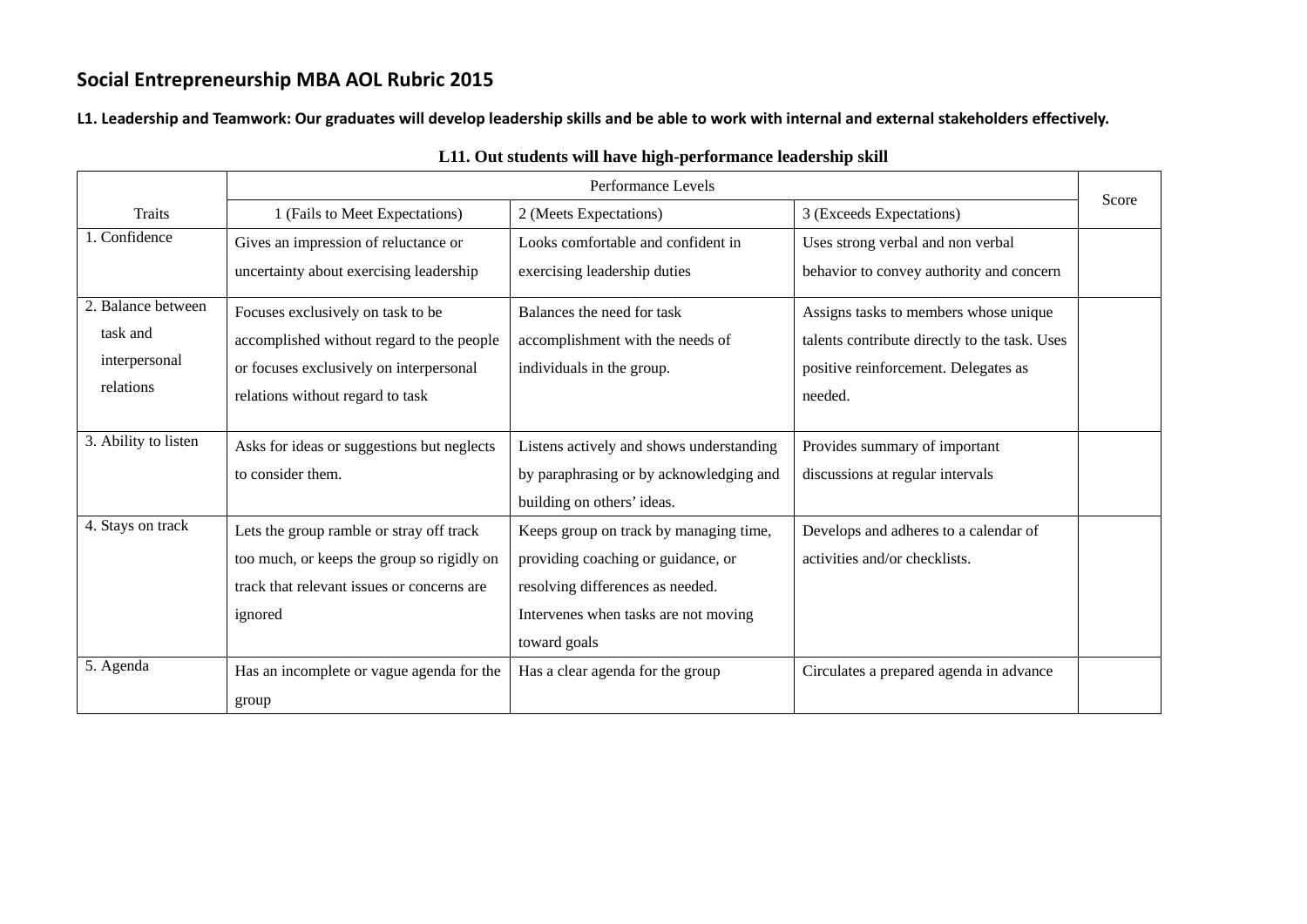L2. Domain Expertise in Creating and Managing Social Ventures: Our graduates will be able to develop professional knowledge and competencies of the **functional areas and integrate and apply them to practical business cases of social enterprise management.**

|                    | Performance Levels                        |                                               |                                              | Score |
|--------------------|-------------------------------------------|-----------------------------------------------|----------------------------------------------|-------|
| Traits             | 1 (Fails to Meet Expectations)            | 2 (Meets Expectations)                        | 3 (Exceeds Expectations)                     |       |
| 1. Professional    | Shows little competencies on the          | Shows solid understanding of management       | Shows deep knowledge and experiences in      |       |
| knowledge          | functional areas, and makes factual       | issues and approaches                         | creating and managing social ventures        |       |
|                    | mistakes                                  |                                               |                                              |       |
| 2. Management      | Lacks understanding of basic              | Shows clear comprehension of basic            | Integrates and applies basic management      |       |
| principle          | management principles and strategic       | management principles and strategic           | principles and strategic thinking approach   |       |
|                    | thinking approach                         | thinking approach.                            | across multiple disciplines.                 |       |
| 3. Application of  | Misuses strategic analysis and            | Uses strategic analysis and management        | Shows strong understanding and               |       |
| management tools   | management tools, concepts, and           | tools, concepts, and techniques               | application of management tools, concepts,   |       |
|                    | techniques                                |                                               | and techniques                               |       |
| 4. Application of  | Fails to incorporate financials into case | Shows knowledge of ratios and trend           | Applies financial analysis to develop        |       |
| financial analysis | analysis and real business development    | analysis; demonstrates understanding of       | sound management judgments; presents         |       |
|                    |                                           | firm's financial standing                     | financial analysis professionally            |       |
| 5. Case analysis   | Neglects to identify case issues          | Clearly identifies the key issues in the case | Develops a well-integrated statement and     |       |
|                    |                                           | and understands decision situation            | alternatives of the issues of the case       |       |
| 6. Qualitative and | Analysis is poor and shallow, not         | Analysis/evaluation is adequate, relatively   | Qualitative and quantitative                 |       |
| quantitative       | consistent with the criteria or does not  | consistent with criteria and facts are        | analysis/evaluation is effective, consistent |       |
| analysis           | use facts correctly                       | generally used correctly                      | with criteria and facts are used correctly   |       |

**L21. Our student will be able to enhance professional knowledge and competencies of the functional areas.**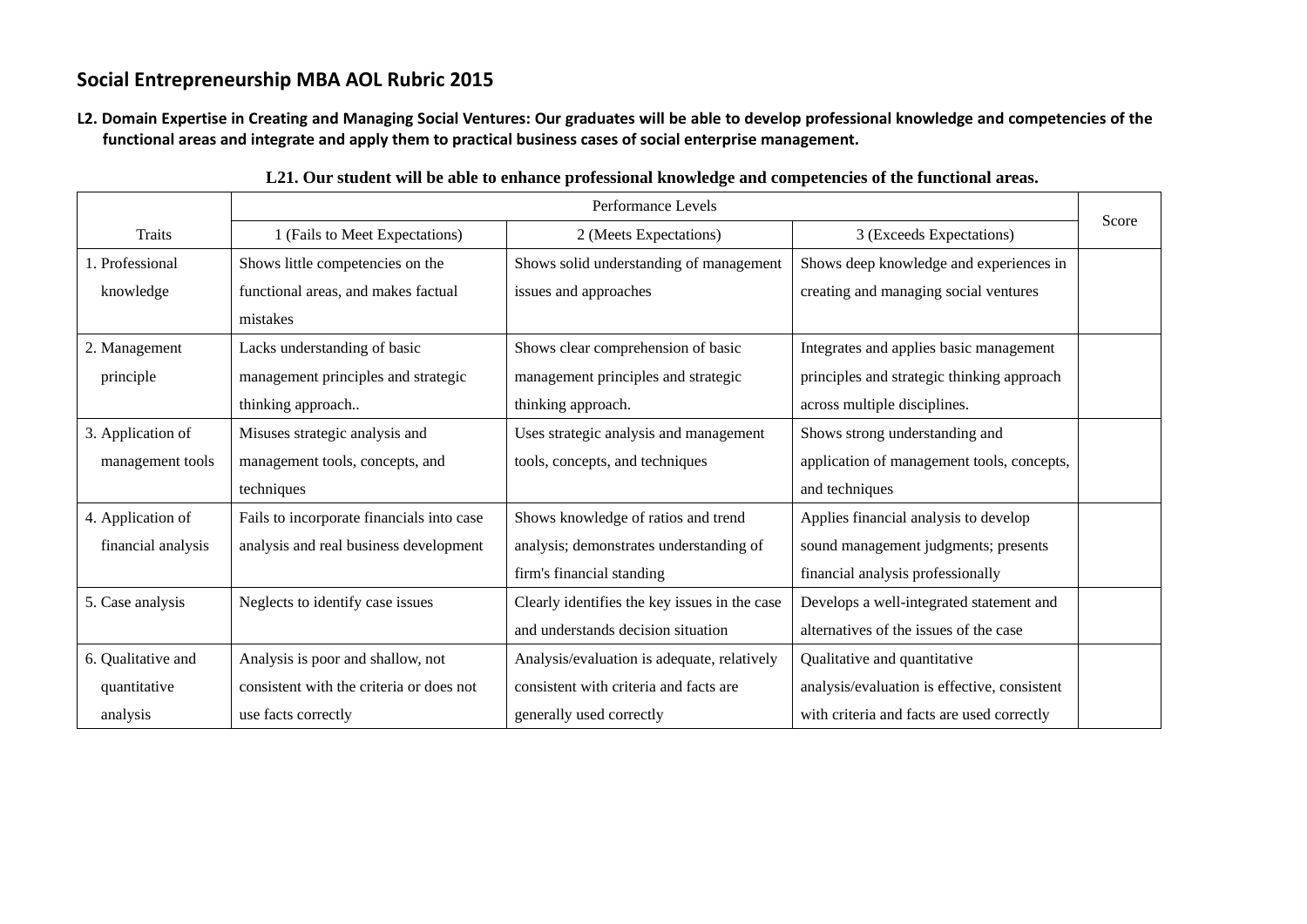|                     | Performance Levels                       |                                               |                                             |       |
|---------------------|------------------------------------------|-----------------------------------------------|---------------------------------------------|-------|
| <b>Traits</b>       | 1 (Fails to Meet Expectations)           | 2 (Meets Expectations)                        | 3 (Exceeds Expectations)                    | Score |
| 1. Integration and  | Does not yet integrate interdisciplinary | Partially integrates interdisciplinary skills | Successfully integrates interdisciplinary   |       |
| synthesis of        | skills and knowledge.                    | and knowledge in business cases and           | skills and knowledge in business cases and  |       |
| knowledge           |                                          | social enterprise management                  | social enterprise management.               |       |
| 2. Finding of real  | Does not attempt to or fails to identify | Summarizes issues in real business            | Clearly identifies the challenge and the    |       |
| problems            | real problems in case analysis or real   | analysis, though some aspects are incorrect   | problems and issues. Identifies integral    |       |
|                     | business analysis.                       | or confused                                   | relationships in analyzing the issue        |       |
| 3. Appropriate      | Data/evidence or sources are simplistic, | Appropriate data/evidence or sources          | Examines evidence and its source;           |       |
| supporting          | inappropriate, or not related topic      | provided, although exploration appears to     | questions its accuracy, relevance, and      |       |
| data/evidence       |                                          | have been routine                             | completeness                                |       |
| 4. Application of   | Does not apply or use relevant           | Identifies and discusses a set of feasible    | Identifies a set of feasible options that   |       |
| knowledge and       | knowledge and tools to business cases or | alternatives to deal with the cases           | demonstrates creativity and the ability to  |       |
| tools to cases      | real businesses                          |                                               | integrate knowledge in the real businesses. |       |
| 5. Development of   | Is unable to develop a new business case | Identifies the key issues and develops        | Develops professional competencies to       |       |
| new business cases  |                                          | capabilities to write business cases          | structure and write business cases          |       |
| 6. Understanding of | Fails to understand the integrated       | Understands the interconnected                | Understands the integrated management       |       |
| management          | management systems, processes, and       | management systems, though some               | systems clearly and from the perspective    |       |
| systems             | disciplines.                             | relationships are vague or confused           | of social enterprise management             |       |
| 7. Application of   | Is unable to get ideas or implications   | Gets some ideas or implications from the      | Gets clear ideas or useful implications     |       |
| tools and systems   | from the course in applying tools and    | course in applying tools and systems to       | from the course in applying tools and       |       |
| into new business   | systems to creating or managing social   | creating or managing social ventures          | systems to creating or managing social      |       |
| development         | ventures                                 |                                               | ventures                                    |       |

### **L22. Our students will apply different management disciplines into practical business cases of social enterprise management**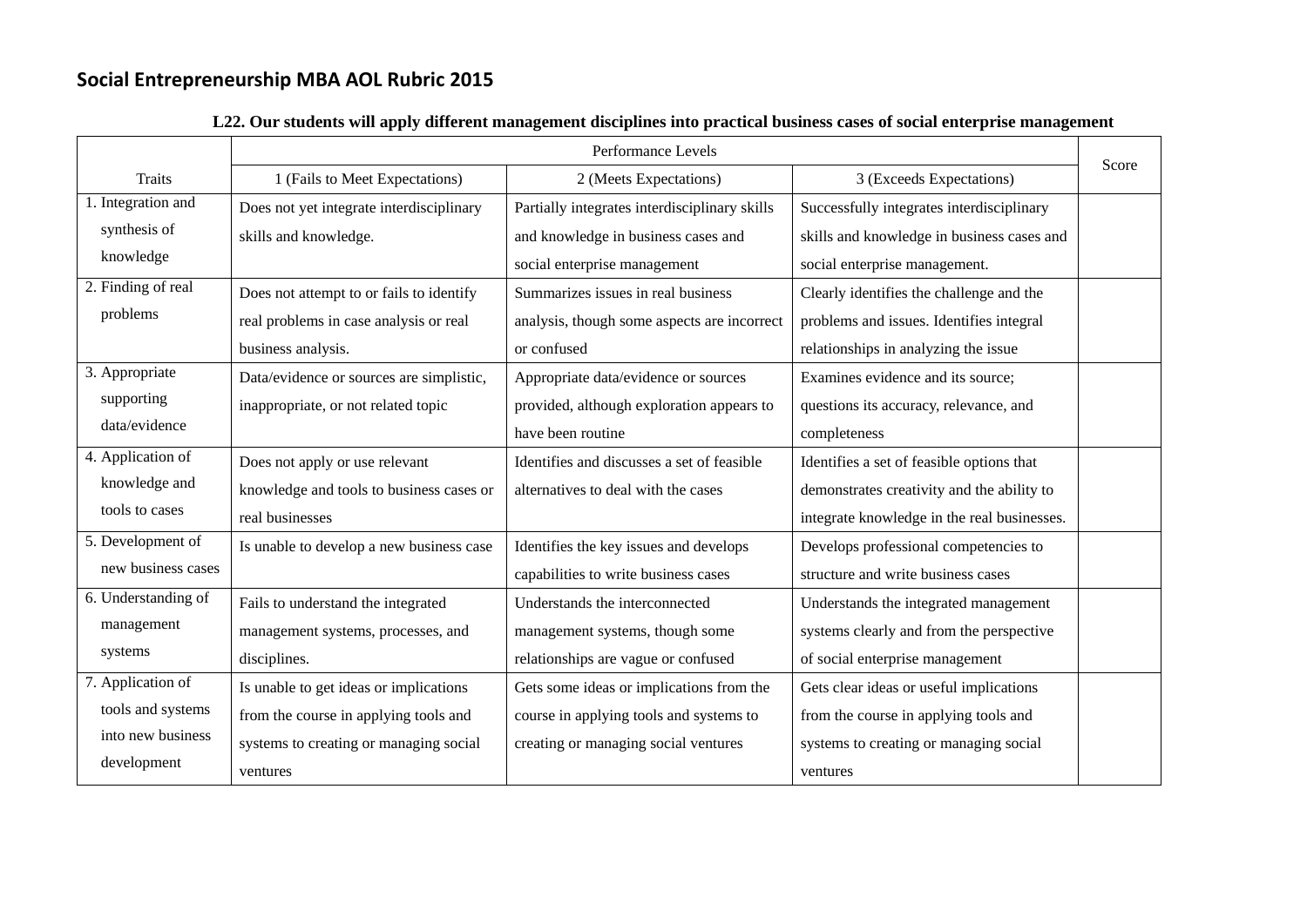#### **L3: Communication: our graduates will be effective communicators**

|                       | Performance Levels                          |                                              |                                           |       |
|-----------------------|---------------------------------------------|----------------------------------------------|-------------------------------------------|-------|
| <b>Traits</b>         | 1 (Fails to Meet Expectations)              | 2 (Meets Expectations)                       | 3 (Exceeds Expectations)                  | Score |
| 1. Clear introduction | No or unclear introduction, and absence of  | Provides an introduction, present some but   | Provides a coherent introduction and      |       |
| and background        | background information.                     | not all of the key background information.   | addresses key background issues           |       |
|                       |                                             |                                              | effectively.                              |       |
| 2. Discipline-related | Discipline-specific concepts and issues are | Appropriately addresses most of the key      | Appropriately addresses all key           |       |
| concepts and          | not identified or they are identified       | discipline-specific concepts and issues but  | discipline-specific concepts and issues   |       |
| issues                | inappropriately.                            | omits or identifies a few of the minor ones. | and most of the minor ones.               |       |
| 3. Internally         | Arguments are inconsistent, different parts | Most arguments are consistent, and most      | Arguments presented in the paper are      |       |
| consistent            | of the paper do not relate well to each     | parts of the paper are integrated and        | consistent and the different parts of the |       |
| arguments             | other and are inconsistent.                 | consistent.                                  | paper are well integrated and             |       |
|                       |                                             |                                              | consistent.                               |       |
| 4. Logic and          | Arguments are poorly organized, do not      | Most but not all of the arguments are well   | All arguments are well organized, flow    |       |
| organization          | flow well, and are hard to follow.          | organized, flow logically, and are easy to   | logically, and are easy to follow.        |       |
|                       |                                             | follow.                                      |                                           |       |
| 5 Consistent          | No or very weak connection between          | Reasonable connection between analysis and   | Very strong connection between            |       |
| conclusions           | analysis and conclusions                    | conclusions; there may be minor              | analysis and conclusions; there are no    |       |
|                       |                                             | inconsistencies                              | inconsistencies.                          |       |
| 6. Style and          | Numerous spelling errors; inappropriate     | Few spelling errors, generally appropriate   | No or very minimal spelling, grammar,     |       |
| grammar               | grammar, sentence structure, and            | grammar, sentence structure, and             | sentence structure, and paragraphing      |       |
|                       | paragraphing used throughout the            | paragraphing.                                | errors.                                   |       |
|                       | document.                                   |                                              |                                           |       |

### **L31. Our student will produce professional business documents**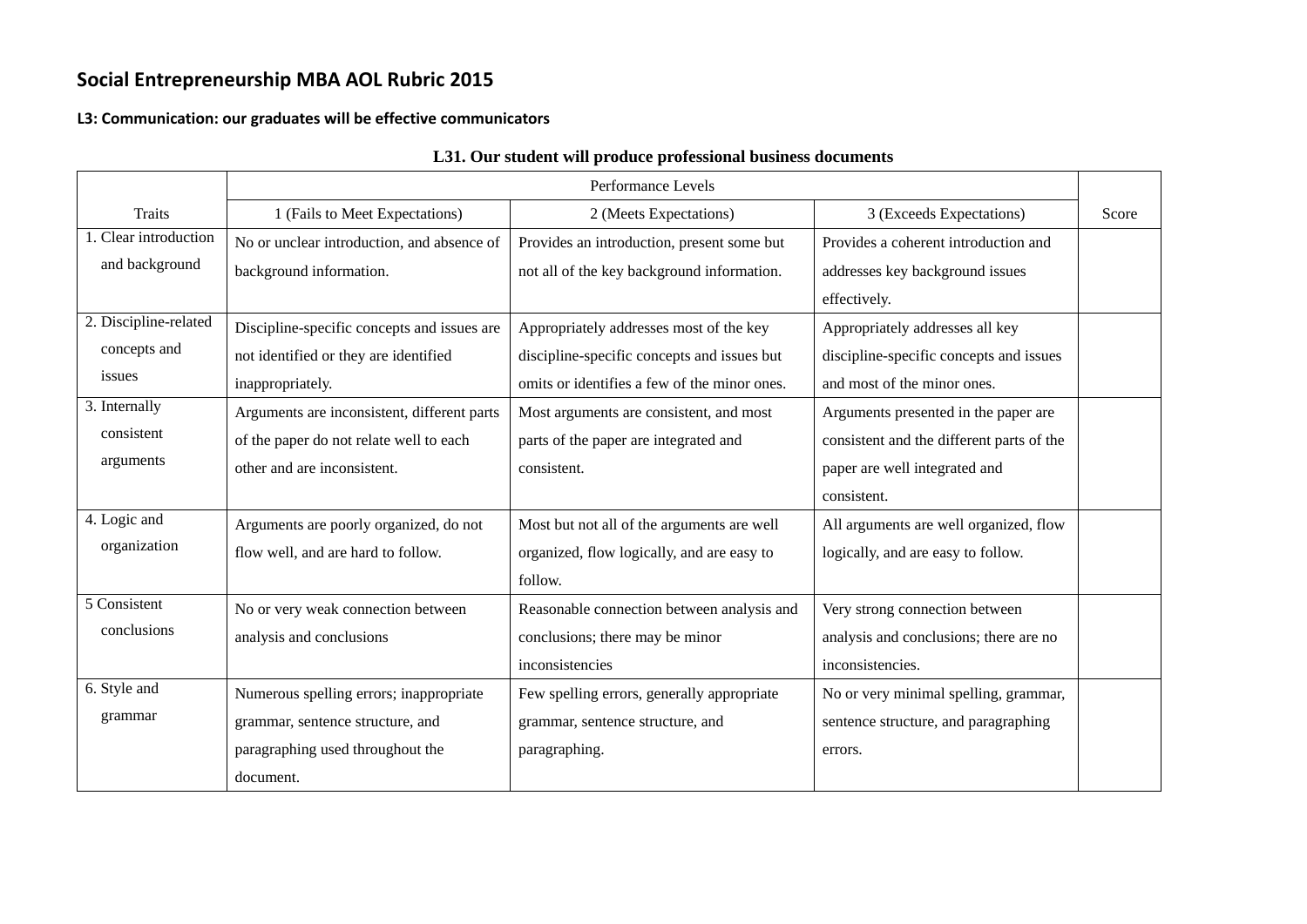| 7. Effective literature | No literature or used of inappropriate web- | Uses more than one research source but         | Uses multiple research sources and        |
|-------------------------|---------------------------------------------|------------------------------------------------|-------------------------------------------|
| search skills           | based sources; sources are not come from    | demonstrates no attempt to incorporate         | makes effective use of current and        |
|                         | professional literature; sources are not    | current information; most sources are          | reliable information; sources are         |
|                         | current and/or relevant.                    | authoritative or come from professional        | authoritative or come from the            |
|                         |                                             | literature; sources are generally current and  | professional literature; includes current |
|                         |                                             | relevant.                                      | relevant sources.                         |
| 8. Documents            | No or inconsistent references; evidence of  | Generally includes appropriate citations       | Includes appropriate citations within     |
| sources                 | plagiarism.                                 | within the document and lists references at    | the documents and lists references that   |
|                         |                                             | the end of the documents; references are       | include full bibliographic information    |
|                         |                                             | generally usable but may not contain the full  | for each citation in the document;        |
|                         |                                             | bibliographic information; citations and       | citations and references are consistent   |
|                         |                                             | references are generally consistent throughout | throughout the document.                  |
|                         |                                             | the documents                                  |                                           |